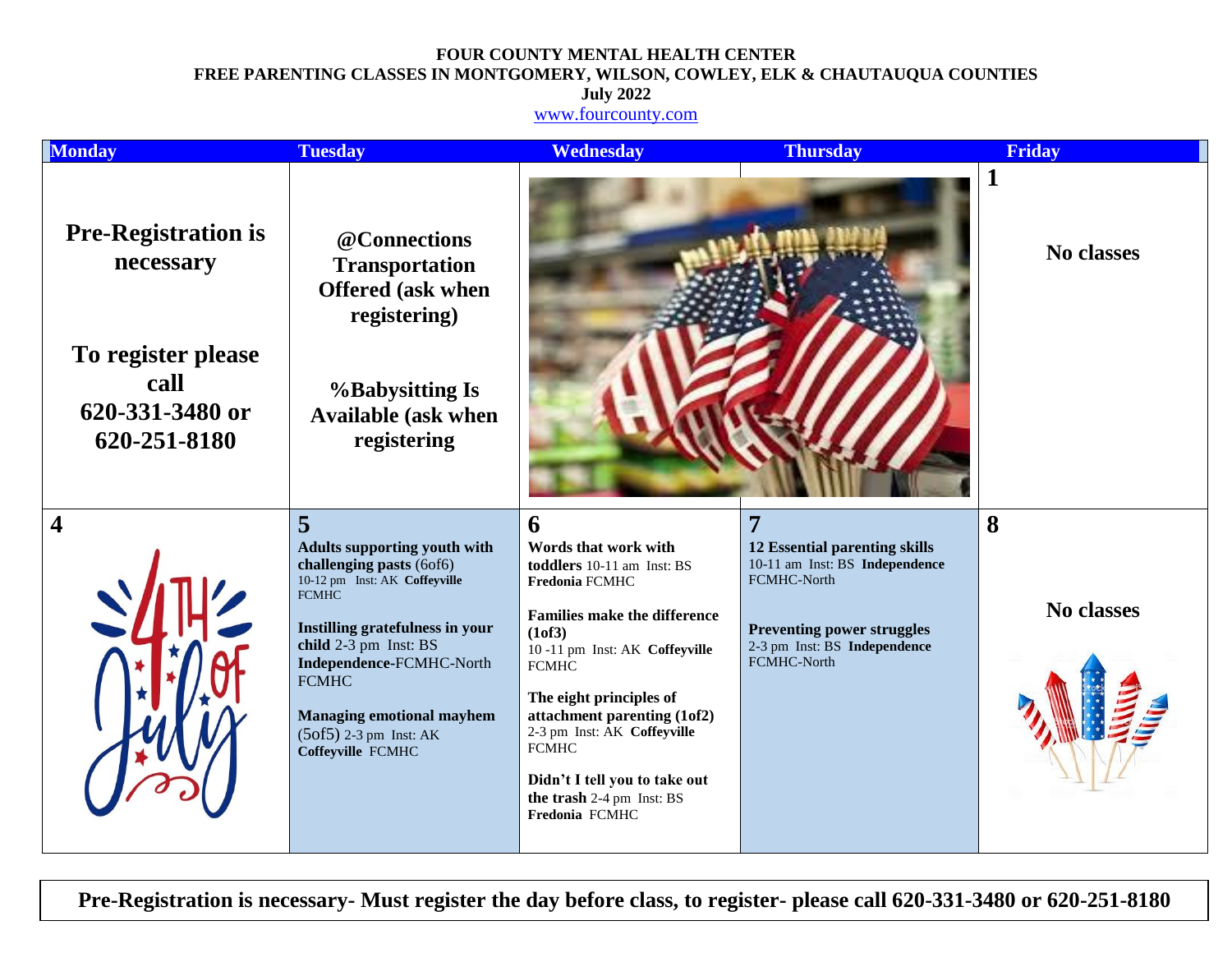## **FOUR COUNTY MENTAL HEALTH CENTER FREE PARENTING CLASSES IN MONTGOMERY, WILSON, COWLEY, ELK & CHAUTAUQUA COUNTIES July 2022**

## [www.fourcounty.com](http://www.fourcounty.com/)

| 11                                                                                                             | 12                                                                                               | 13                                                                                                          | 14                                                                                                               | 15                |
|----------------------------------------------------------------------------------------------------------------|--------------------------------------------------------------------------------------------------|-------------------------------------------------------------------------------------------------------------|------------------------------------------------------------------------------------------------------------------|-------------------|
| <b>Parenting behaviors that could</b><br>be harming your kids<br>10-11 am Inst: BS Independence<br>FCMHC-North | Helping kids with painful<br>feelings 10-11 am Inst: AK<br>Coffeyville FCMHC                     | <b>Real world parenting</b><br>solutions 10-12 pm Inst: BS<br><b>Independence FCMHC- North</b>              | What parents need to know<br>about Fentanyl<br>10-11 am Inst: BS Independence<br>FCMHC-North                     |                   |
| <b>Dealing with big feelings</b><br>10-11 am Inst: AK Coffeyville<br><b>CMHC</b>                               | The happiest baby on the block<br>1-2 pm Inst: AK Coffeyville<br><b>FCMHC</b>                    | <b>Families make the difference</b><br>(2of3)<br>10-11 pm Inst: AK Coffeyville<br><b>FCMHC</b>              | <b>Helping kids manage stress</b><br>10-11 am Inst: AK Coffeyville<br><b>FCMHC</b>                               | <b>No classes</b> |
| <b>Prenatal health and nutrition</b><br>2-3 pm Inst: BS Independence<br>FCMHC-North                            | Parenting kids with anxiety<br>2-3 pm Inst: BS Neodesha<br><b>FCMHC</b>                          | Forgotten baby syndrome: hot<br>cars kill kids<br>2-3 pm Inst: BS Independence<br>FCMHC-North               | Helping kids cope with grief<br>1-2 pm Inst: AK Coffeyville<br><b>FCMHC</b>                                      |                   |
| Secrets to success in parenting<br>your teen 1-2pm Inst: AK Coffeyville<br><b>FCMHC</b>                        |                                                                                                  | The eight principles of<br>attachment parenting (2of2)<br>2-3 pm Inst: AK Coffeyville<br><b>FCMHC</b>       | Raising kids drug free<br>2-3 pm Inst: BS Independence<br>FCMHC-North                                            |                   |
|                                                                                                                |                                                                                                  |                                                                                                             |                                                                                                                  |                   |
| 18<br><b>Understanding teen development</b><br>10-11 pm Inst: BS Independence<br>FCMHC-North                   | 19<br><b>Manners that parents should</b><br>teach their kids 10-11 am Inst: BS<br>Fredonia FCMHC | 20<br><b>Teaching kids about digital</b><br>footprints 10-11 am Inst: BS<br><b>Independence FCMHC-North</b> | 21<br>Keeping kids safe from online<br>$predators (1 of 2) 10-11 am Inst: BS$<br><b>Independence FCMHC-North</b> | 22                |
| <b>Repairing family bonds after</b><br>addiction 10-11 am Inst: AK<br>Coffeyville CMHC                         | Co-parenting-working towards<br>cooperative parenting<br>10-11 am Inst: AK Coffeyville           | <b>Families make the difference</b><br>(3of3) 10 -11 pm Inst: AK<br>Coffeyville FCMHC                       | Digitally distracted: parenting in<br>the age of technology 10-11 am<br>Inst: AK Coffeyville FCMHC               | No classes        |
| Building your child's self-esteem<br>1-2pm Inst: AK Coffeyville FCMHC<br><b>Parenting through addiction</b>    | <b>FCMHC</b><br>1,2,3 Magic- managing difficult<br>behavior in young kids                        | Nurturing the blended family<br>1-2 pm Inst: AK Coffeyville<br><b>FCMHC</b>                                 | Parenting kids with oppositional<br>defiant disorder 2-3 pm Inst: BS<br><b>Independence FCMHC-North</b>          |                   |
| 2-3 pm Inst: BS Independence<br>FCMHC-North                                                                    | 2-4 pm Inst: AK Coffeyville<br><b>FCMHC</b>                                                      | Life skills your child should<br>know before leaving home<br>2-3 pm Inst: BS Independence<br>FCMHC-North    | <b>Stress and the healthy family</b><br>1-2 pm Inst: AK Coffeyville<br><b>FCMHC</b>                              |                   |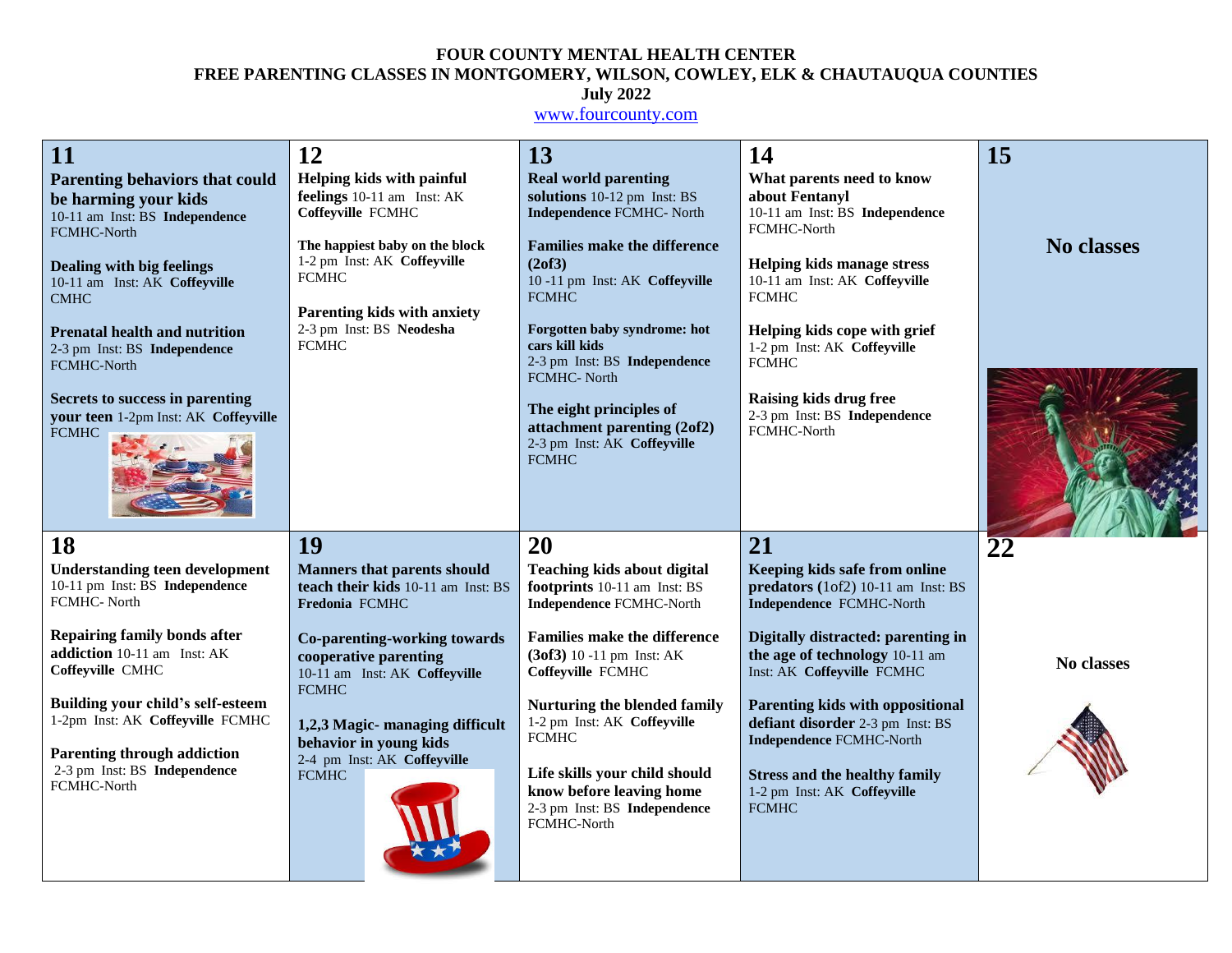### **FOUR COUNTY MENTAL HEALTH CENTER FREE PARENTING CLASSES IN MONTGOMERY, WILSON, COWLEY, ELK & CHAUTAUQUA COUNTIES July 2022**

## [www.fourcounty.com](http://www.fourcounty.com/)

| 25<br><b>Parent support group</b><br>1-2pm Inst: AK Coffeyville FCMHC<br><b>Supporting kids with incarcerated</b><br>parents 2-3 pm Inst: BS Neodesha<br><b>FCMHC</b> | 26<br><b>Responsive discipline</b><br>10-11 am Inst: AK Coffeyville<br><b>FCMHC</b><br>Who says parenting can't be<br>fun 10-11am Inst: BS Cowley<br>FCMHC-North<br><b>Calming kids in crisis</b><br>1-2pm Inst: AK Coffeyville<br><b>FCMHC</b> | 27<br>Keeping the peace at home:<br>anger management for<br><b>parents</b> 10-11 am Inst: AK<br>Coffeyville FCMHC<br><b>Improving cognitive</b><br>development in early<br>childhood 10-11 am Inst: BS<br>Independence FCMHC-North<br><b>Teaching kids about healthy</b><br><b>boundaries</b><br>1-2pm Inst: AK Coffeyville<br><b>FCMHC</b><br>When your child is targeted<br>by a bully 2-3 pm Inst: BS<br>Independence FCMHC-North | 28<br><b>Understanding self-harming</b><br>behaviors in kids and<br>adolescents 10-11 am Inst: AK<br>Coffeyville FCMHC<br>Keeping kids safe online (2of2)<br>10-11 am Inst: BS Independence<br>FCMHC-North<br><b>Building strong families</b><br>1-2pm Inst: AK Coffeyville FCMHC<br>Let's talk the talk: discussing<br>risky behaviors 2-3 pm Inst: BS<br>Independence FCMHC-North |  |
|-----------------------------------------------------------------------------------------------------------------------------------------------------------------------|-------------------------------------------------------------------------------------------------------------------------------------------------------------------------------------------------------------------------------------------------|--------------------------------------------------------------------------------------------------------------------------------------------------------------------------------------------------------------------------------------------------------------------------------------------------------------------------------------------------------------------------------------------------------------------------------------|-------------------------------------------------------------------------------------------------------------------------------------------------------------------------------------------------------------------------------------------------------------------------------------------------------------------------------------------------------------------------------------|--|
|-----------------------------------------------------------------------------------------------------------------------------------------------------------------------|-------------------------------------------------------------------------------------------------------------------------------------------------------------------------------------------------------------------------------------------------|--------------------------------------------------------------------------------------------------------------------------------------------------------------------------------------------------------------------------------------------------------------------------------------------------------------------------------------------------------------------------------------------------------------------------------------|-------------------------------------------------------------------------------------------------------------------------------------------------------------------------------------------------------------------------------------------------------------------------------------------------------------------------------------------------------------------------------------|--|

# Virtual options available!

For more information, email **Barbara Shoop** at **bshoop@fourcounty.com** 



**Pre-Registration is necessary- Must register the day before class, to register- please call 620-331-3480 or 620-251-8180**